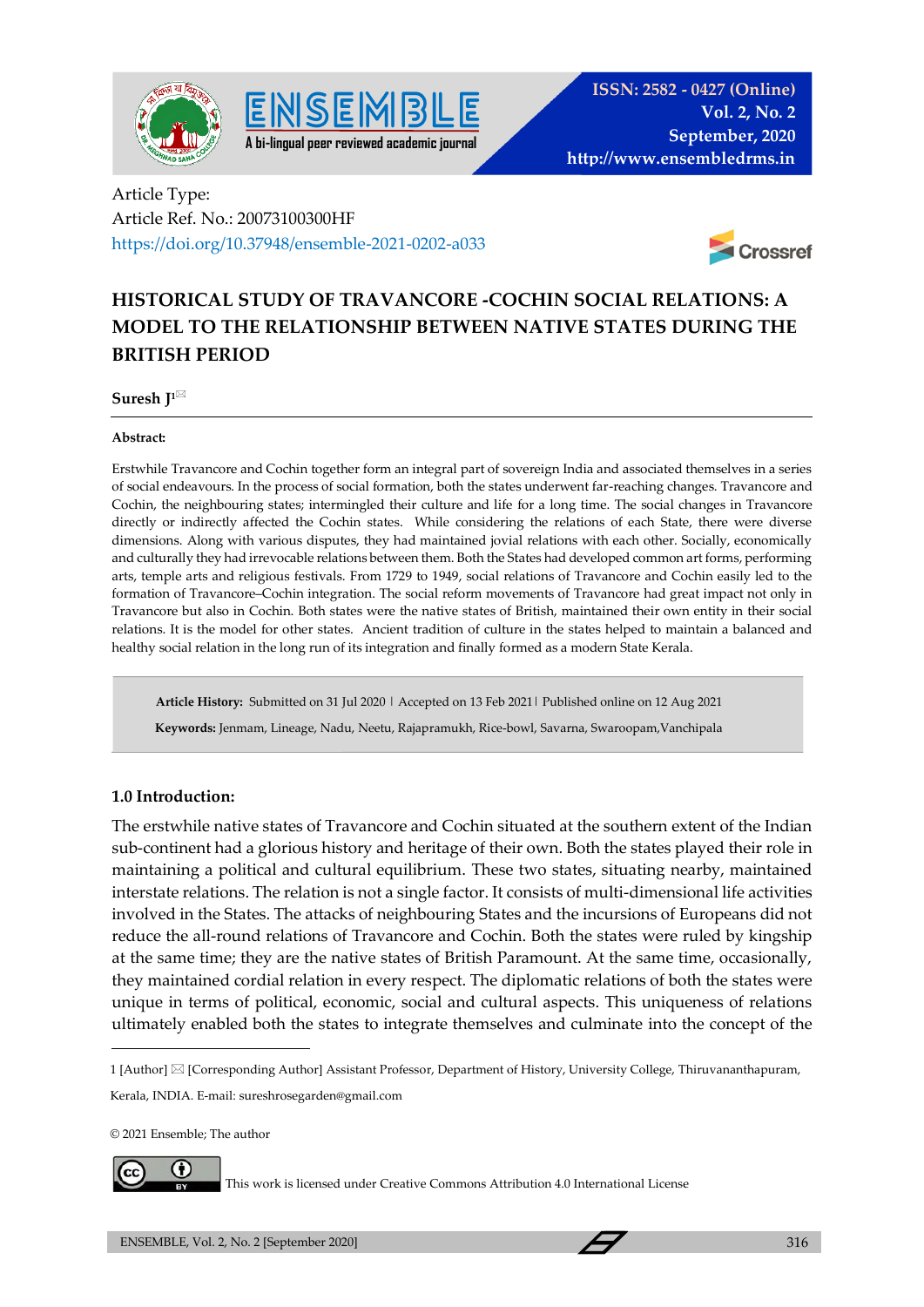formation of the states of Kerala in 1956. The social relation of Travancore and Cochin is the culmination of political, economic and cultural factors. The social relation between Travancore and Cochin is excellent model to other local states in India during British period. The diplomatic relations both the states are a model to native states of India. The Primary source collected from the archives and secondary source included literary sources used to consult for the study.

# **2.0 Scope and Relevance of Study:**

Kerala culture, today owes its indebtedness primarily to the life and culture of both Travancore and Cochin. Being a single stretch of land and the flow of social elements between the states bound the cultural identity of the region. The religious practices and beliefs evolved in these states still continue without any fundamental changes. Ceremonial customs and social practices of both the states are same. The model behavior of Travancore and Cochin is admirable to other existing states.

## **3.0 Materials and Methods:**

Travancore and Cochin, the native sates of Southern India, are blessed with natural beauty, History and tradition. The sources to write the article rely upon primary and secondary. The primary sources collected from the Archives relating to the Historical facts about Travancore and Cochin Social Relations are useful for the study. The analytical and descriptive method is used for the description of the article. The descriptive method is used to trace out the historical background of Travancore and Cochin state social relations.

# **4.0 Geographical features of Travancore and Cochin:**

The erstwhile Travancore, one of the former princely states of present Kerala state situated between  $8^04^{'}$  and  $10^0$  21 $^{'}$  north latitude between 76 $^0$  13 $^{'}$  and 77 $^0$  38'latitude.<sup>1</sup> It is situated at the southernmost part of the Indian subcontinent. It has an area of 7625 Square meter. The state is bounded on the north by the state of Cochin; the British district of Coimbatore, on the eastern boundary situated the British district of Madura, Ramanad and Tinnavelly. On the west and south side Arabian Sea and Indian Ocean, from the north to south the Western Ghats appeared as a continuous mountain chain isolating Travancore from Madras presidency.<sup>2</sup> Travancore is a land of perennial waters. The country is rich in natural beauty and resources. The "rice-bowl" of Travancore is located at the southern extremity of the state.<sup>3</sup>

Cochin State lies between  $9^048^{'}$  and  $10^050^{'}$  north latitude and  $76^058^{'}$  east latitude. The state has total 1418 square meter. The Cochin state was originally known as Perumpadappu Nadu and its ruling family is still called as Perumpadappu Swaroopam. (Perumal, 1939) .But the name 'Cochin' was called after the formation of a harbour in 1341, afterwards to the country as the kingdom of Cochin.

Cochin has a river and a backwater system which affords as easy and cheap means of communication. It is basically a maritime district at a model point of international trade since the emergence of the harbour. With the arrival of the Europeans, Cochin became a busy hub of foreign trade. Chalakkudy, Karuvennu, Chittoor and Always were the main rivers in the state of Cochin (Padmanabha, 1913).

Geographically both the States were lands of perennial waters. Western Ghats formed the common eastern boundary to these states. Being hydrological landlocked areas, they shared the

<sup>1</sup> Cover file. No.123,1908, 'Communication from Dewan of Travancore to the Dewan of Cochin', State Archives, Trivandrum, p.14

<sup>&</sup>lt;sup>2</sup> Census of India, 1932, 'Travancore 1931', Vol. XXVIII. Part I, Report, Trivandrum, , p.11

<sup>3</sup> The Travancore drectory,1938, *Almanac*, part 1,P.4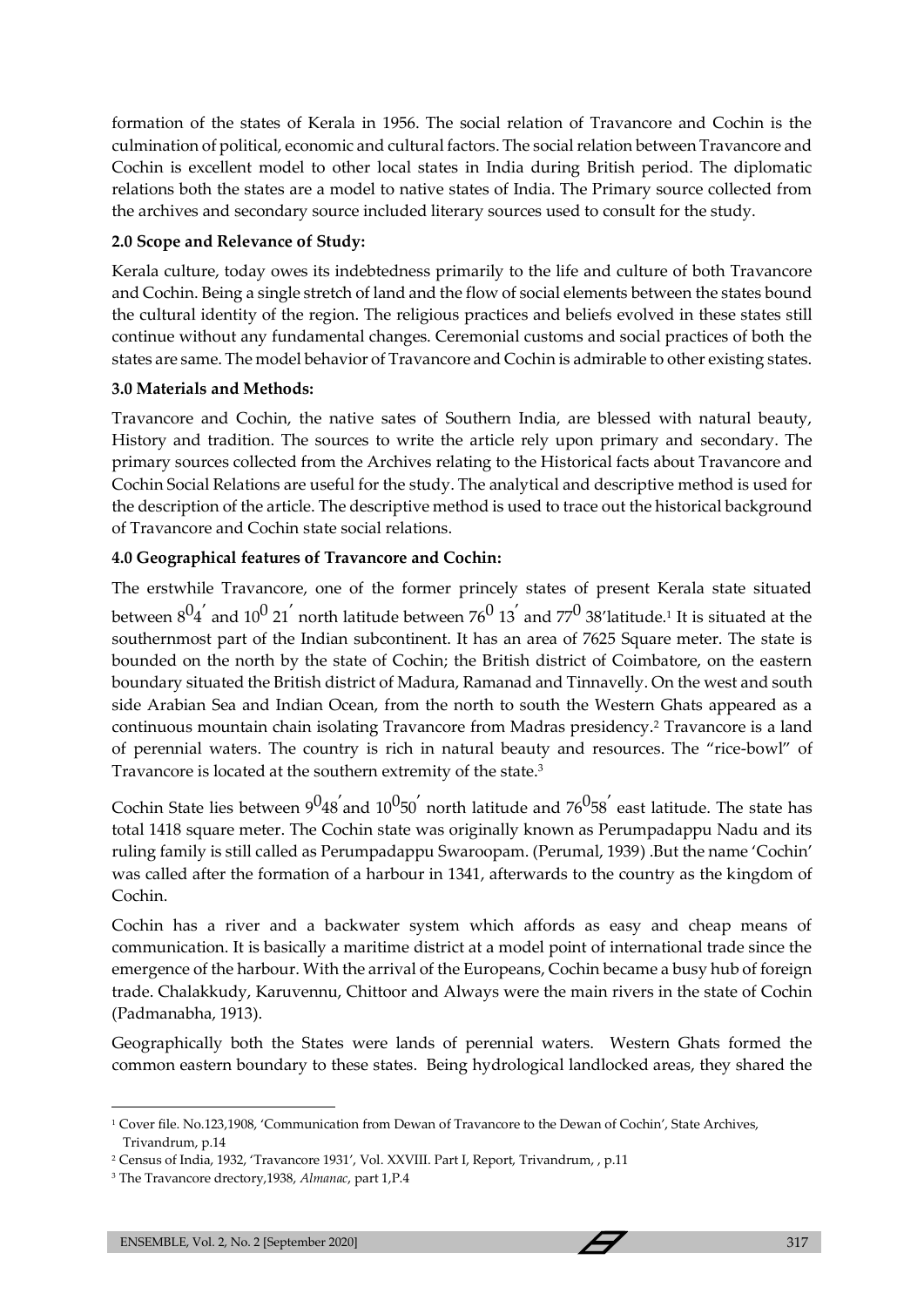waters of rivers, flora and fauna of forest regions and long coastline.<sup>4</sup>. There existed regular interrelations and contact between the people who inhabited in both the regions

The extensive Tea and cardamom plantations, spice cultivations etc, were bulkily carried on the higher elevations of the state. The fertile river beds were the cradle of paddy cultivation. The state receives a major portion of south west and north east monsoon. Excellent communication system supported by lagoons, backwater and canals initially existed, later improved by the roads and railways. The passes over the mountain at intervals were busy tracks of trade and at the same time served the paths of invasion in olden days. Numerous rivers had their births in the Western Ghats; most of these were navigable for some distance. Periyar River demarcates the Cochin territory boundary from Travancore.<sup>5</sup> Travancore is primarily an agrarian state with the chief food grain of rice or paddy

# **5.0 Historical Background of Travancore and Cochin:**

The Travancore rulers owned their hereditary relation in Chera lineage. The king of Travancore had adopted the title 'Vanchipala' which means protector of the land of Vanchi, the capital of the Cheras (Innes, 1908). Hence the real title of the Travancore King was Sri Padmanabhadasa Vanchipala Kulasekhara Kirtipati Manney Sulthan Maharaja Raja Ramaraja Bahadur Shamsheer Jang (Rejikumar, 2009). A small portion of the south west Cochin is washed by the Arabian Sea whereas Travancore forms the southern boundary. The credit for the emergence of Travancore and its glorious history goes to Marthandavarma, the founder of Travancore who ruled from 1729 to 1758. Being a man of blood and iron, he truly deserves the title "Maker of Modern Travancore" (Pankajakshan, 1926). From a minor stretch of land he placed the border of Travancore of the near proximity of Cochin. One by one all the minor principalities and the territories were conquered and finally successfully consolidated. The survey and assessment of land revenue settlement along with trade diplomacy enriched the Travancore Treasury. The Travancore rulers owed their hereditary relation to Chera lineage (Thampi, 1940).

The advent of the Europeans led to unprecedented changes in the internal politics of the state. The hostile attitude towards the Dutch and policy favouritism towards the English actually determined the political history of Travancore in future years. Due to the rigorous policies of Marthanda Varma, Travancore emerged as the mightiest kingdom in the Malabar Coast (Krishna 1928). His successful reign was continued by the Karthika Thirunal Ramavarma, and a logline of illustrious rulers. The sufficient training in military affairs and maintained diplomatic relationship, he obtained from Marthandavarma was a unique asset as far as reverent areas are concerned. It shaped his code of conduct and it determined the diplomatic relation of Travancore.<sup>6</sup> But towards the close of his reign the British East India Company tightened their hold over the Travancore administration. Then Ramavarma was succeeded by a logline of illustrious rulers like Swathi Thirunal, Ayilyam Thirunal, Sreemoolam Thirunal, and lastly Sree Chithira Thirunal

The democratic agitation in Travancore started from the period of Sree Moolam Thirunal and gathered momentum under Sree Chithira Thirunal. As a result though the country became independent from British authorities in 1947, Travancore tried to remain as an independent entity but later the king of Travancore agreed to merge Travancore with the union of India (Raimon. 2005). Thereafter both the territories of Travancore and Cochin were merged together to form the

<sup>4</sup> Dis No .T. 29,1753 , *UdambadyPakarpukal* (Treaties), Central Archives , Thiruvanathapuram ,p.47

<sup>5</sup> Document No.B.37 , 1923 , 'A brief Note on the History' ,Travancore and Cochin P.1

<sup>6</sup> Showcase Record No 193 Neetu 1758 , 'Record of Pepper Transaction' Regional Archives Ernakulam,P.175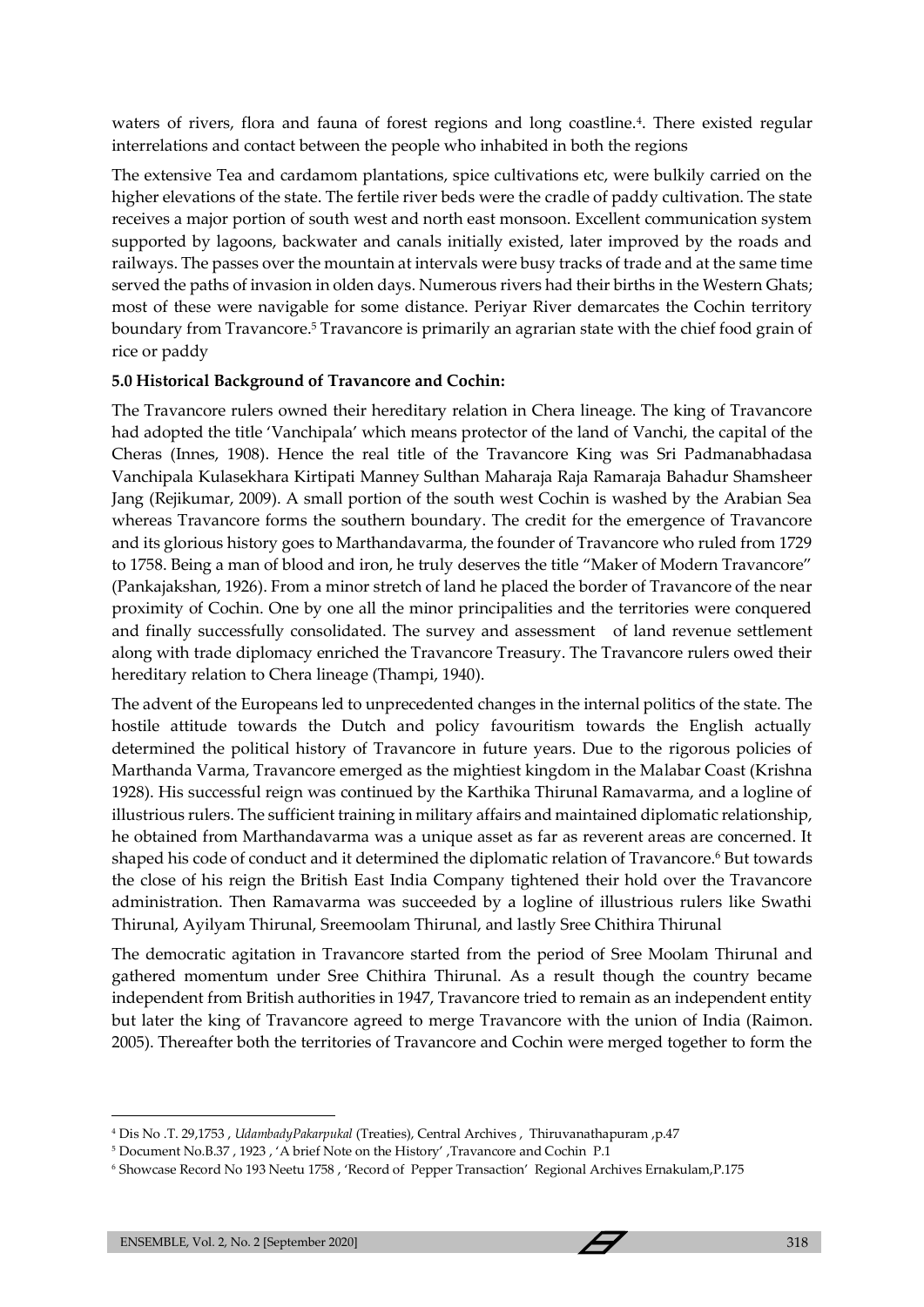Travancore-Cochin state in 1949.<sup>7</sup> Since then the king of Travancore Sree Chithira Thirunal was made the 'Rajapramukh' (Sobhanan, 2010).

It was with the emergence of the Cochin port the rulers of Perumpadappu Swaroopam shifted their headquarters from Mahodayapuram to Cochin, there begin the threats of Zamorin towards Cochin. The rulers of Cochin always utilized the trade profit of the Cochin port to the maximum. In the meanwhile, the entry of the Europeans disturbed the balance of power between the native princesses.<sup>8</sup> In due course, the rulers of Cochin became an easy prey and often had taken false step to cope with the Europeans. The affairs of the Kingdom were normally administrated by Paliathachhan and largely the Cochin ruler was bound to act upon the decisions of the feudal lords.<sup>9</sup> The only exception in this case was SakthanThampuran, who suppressed the feudal elements with repressive measures. With the emergence of Dewanship, the rulers became nominated and Cochin witnessed the rule of Dewans like Shanmukham Chetty.

## **6.0 Diplomatic Relations; A Setting of social Changes:**

While analyzing the political and diplomatic relations of Travancore and Cochin, in each of these states, the ruler was the source of all authority. But in the case of Cochin, feudal elements were more vibrant.<sup>10</sup> The diplomatic relations is the background of healthy social relations with Travancore and Cochin.

On another side, the hostility achieved another shape in the form of border dispute. In it, the disputes related to land, water and temple management deserve special mention. The main water confrontation between the two states was with regard to Periyar water and the stretches of land adjacent to it. Devaswom disputes comprised those related to Irinjalakuda Koodalmanikyam Temple, Adoor Gramam, Annamanada Temple and those of Perumanam and Elamkunnapuzha Temple.<sup>11</sup> In order to settle the dispute, the Madras government appointed J. C Hannigton as Arbitartor.<sup>12</sup> According to his verdict almost all the disputes were settled amicably either in favour of Cochin or in favour of Travancore. The disputes in one way or another never caused any conflict or war between these two states.

On closer analysis of the conflicting relation between these two native states, it is to be understood that, both these states had signed several treaties, which helped them to maintain cordial relations. Even though the treaties had brought certain differences and disputes, they did not affect the people of those states.<sup>13</sup> The treaties signed with foreign powers also had maintained their status without much difficulty though the treaties had resulted in the positive and negative field, they could maintain their status as native states.<sup>14</sup>

In addition to political relation, these states developed interstate relations in the fields of cultural, religious and economic spheres. At the same time, these states maintained diplomatic relations with the foreign intruders. In shaping their relations rightly the economic factors played a key role. As these territories were a single stretch of land, the possibilities of agricultural surplus and trade progress led to much accumulation of wealth (Valath 1983). The fast developing maritime trade

<sup>7</sup> R.100 Document No.39,1949, 'Rulers and Naduvazhis Or Chief', Regional Archives, Ernakulam p.1

<sup>8</sup> Cover file. No.125, 1828, 'Copy of letters, Memorandums etc., between Diwan of Cochin and others', Regional Archives Ernakulam. P.4

<sup>9</sup> Administration of Travancore,1922-23, 1924, Part 1- Report, Part II- Statements, Travancore Government Press, Trivandrum, p.184

<sup>&</sup>lt;sup>10</sup> Proceedings of Travancore Sree Moolam Popular Assembly, 1946, Vol. XXIII, No. 7, Trivandrum, P. 599

<sup>11</sup> Letter No. 515/1907, 'British Resident to Dewan of Travancore' dated 30-10-1907, Papers Relating to Perumanam Devaswom Dispute, Regional Archives Ernakulam , p.2

<sup>12</sup> Cover File No.1581,1881, 'Boundary Travancore Cochin Elenkoonapolay'StateArchives Thiruvananthapuram, , P.8

<sup>&</sup>lt;sup>13</sup> The record of Administration, 1914, 'Cochin State'. Part IV, Government. Press, Ernakulum, p. 23

<sup>14</sup> Showcase Record, Cadjan Record No. 89, Ola No.2 ,Vol.5, Central Archives , Thiruvanathapuram, P.387-388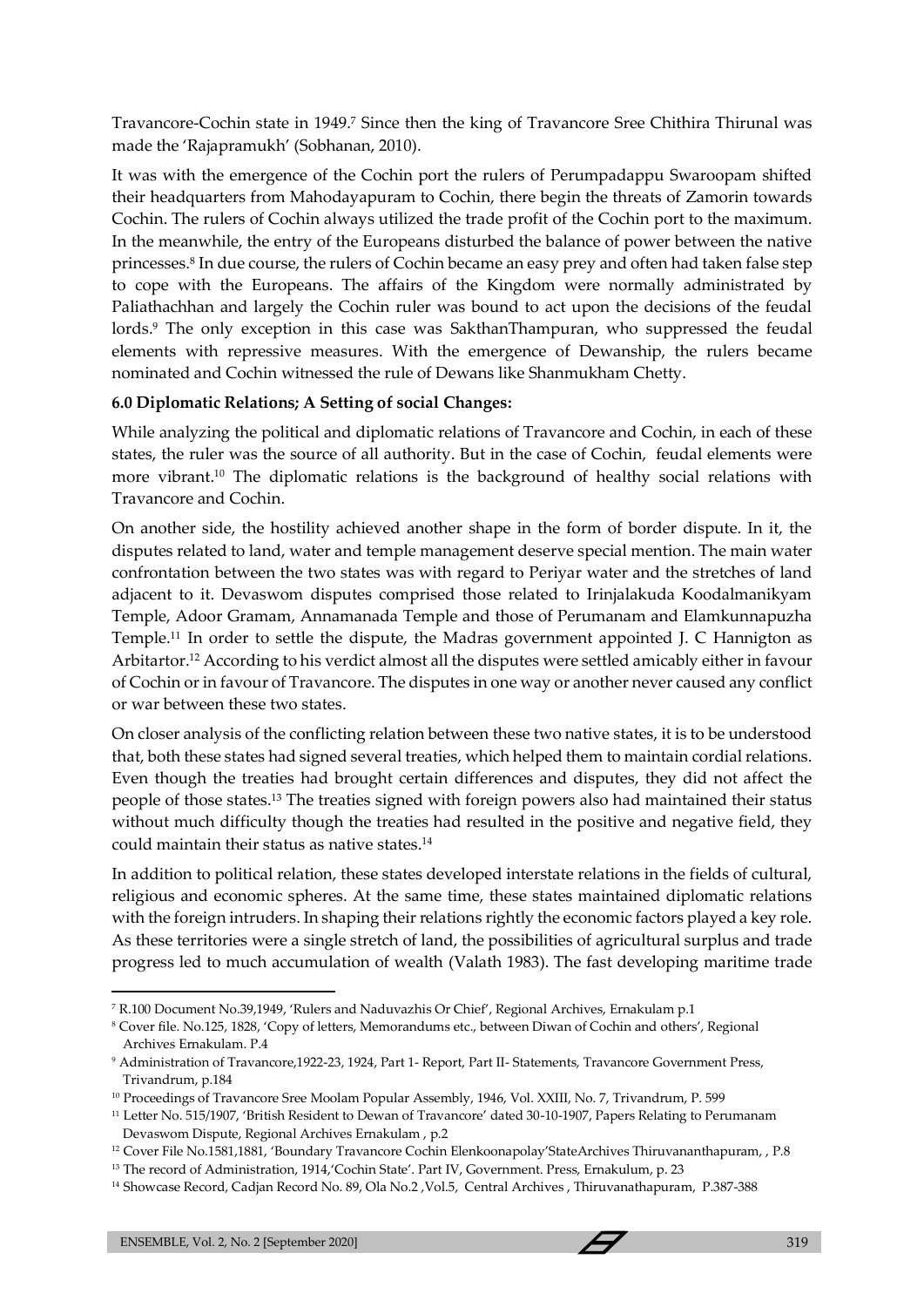with outside world opened a new arena to the contemporary society and the political outlook of the people. In shaping the identity of the independent Kerala, these relations played a significant role.<sup>15</sup> The different aspects of relations such as political, economic and religious culminated in the social relation of both the states.

## **7.0 Social relations:**

The relation in Travancore and Cochin is cordial in political, economic, cultural and social aspects. The social relation is the combination of all the relations .It affected any matter relating to the state. The composition of the Travancore population comprised mainly of Hindus, a strong minority of Christians and Muslims. Hinduism is the chief religion of the state, more than two third of the entire population professing it, next comes Christianity which is the religion of about a fourth and then Mohammdinism the religion of about one sixteenth.<sup>16</sup> The existence of the strong minority religions was a peculiarity of Travancore society which had its repercussions in the political evolution of Travancore (Suresh Kumar, 19940). Taken as a whole Travancore has a density of 461 persons to the square miles and since 1875 the density has been steadily increasing. 6.2 % of the total population has been living in towns and 93.8% of the population living in villages (Nagam,1999)

## **8.0 Caste Stratifications:**

The caste divisions and religious changes, in the relations are pretentious to the social relation of both states. Among the minor religions there returned 2-7 Buddhists, 171 Jews, 15 Sikhs, 1 Zoroastrian and 3 Atheists', as per the census of 1901. Among the Hindus the dominant section is the Brahmins. The Namboodiris are an exclusive caste of Brahmins, scattered in almost all the Taluks of the state. Adhyans, visisthta, Namboodirins, Samaya, Jatimatras were the subdivisions of the Brahmins. Ambalavasis include Adikal, Chakyar, Nambbesan, Pushpkan, Tiyattunni, Pisharadi, and Variyar. In Travancore Nairs formed a military caste who formed a huge militia. The most common titles given to the Nairs include Pillai, Chembakaraman, Thampi, Karutha, Kruppu, Panikkar, Kaimal, Menon etc. The Vellalas were another group, especially Nanjinad Vellalas important among them . The Shanars are a class of Hindus inhabited in the southern taluks of Travancore. They usually use the term Nadar. Ezhavas occupy the prominent place in the population of the state of Travancore. The Kuruvas, Parayas, Pulays, Kanikkars, Malapandaram, Ullada, Urali, Methvon, Mannar, Malayaryanare theother communities.<sup>17</sup>

Unlike Travancore, Cochin is the most densely populated state; the great majority of the people live in towns.<sup>18</sup> Malayalam is the official language of the state. Hinduism is the religion of the bulk of the population. But there is a large proportion of Christians, then forward anywhere else in India. The Namboodiris form a small community numerically enjoyed high social position. Among the Nambboodiris there were sub division on the basis of certain rights and privileges. Adhyans, Moosad, Elayathu and Meothathu were among the Brahmin communities. Ambalavasis, Samantas, Nairs, Tharakans, were other communities. The polluting castes comprised of Kammalar, Ezhavan, Thandan, Valan, Arryan, Kaniyan, Kanakkan, Cheruman or Pulyan, Kaddan, Malayan etc. In Cochin, Syrian Christians, Roman Catholics, Jacobites, Syrians were included among the Christians.<sup>19</sup> Mohammedeans scattered throughout Cochin state. The Jews

<sup>&</sup>lt;sup>15</sup> Secret Document No .864 1949, 'Rules of Business of the Government of the united state of Travancore and Cochin', Government Press, Ernakulam, p.1

<sup>16</sup> Travancore –Cochin Census 1941, Erunakulam , Govermnment of Travancore ,p.72

<sup>&</sup>lt;sup>17</sup> Travancore Government Gazette, Extraordinary dated 27<sup>th</sup> May, 1949, Ernakulam, p.419

<sup>18</sup> Cover File No .125, 1913, 'Copy of Letters, Memorandums etc. between the Dewan of Cochin and others', Regional Archives Ernakulam, P.24

<sup>&</sup>lt;sup>19</sup> Showcase Record Cadjan No.18, 1766, 'Treaty between Travancore and Cochin', Central Archives, Thiruvanathapuram , p.78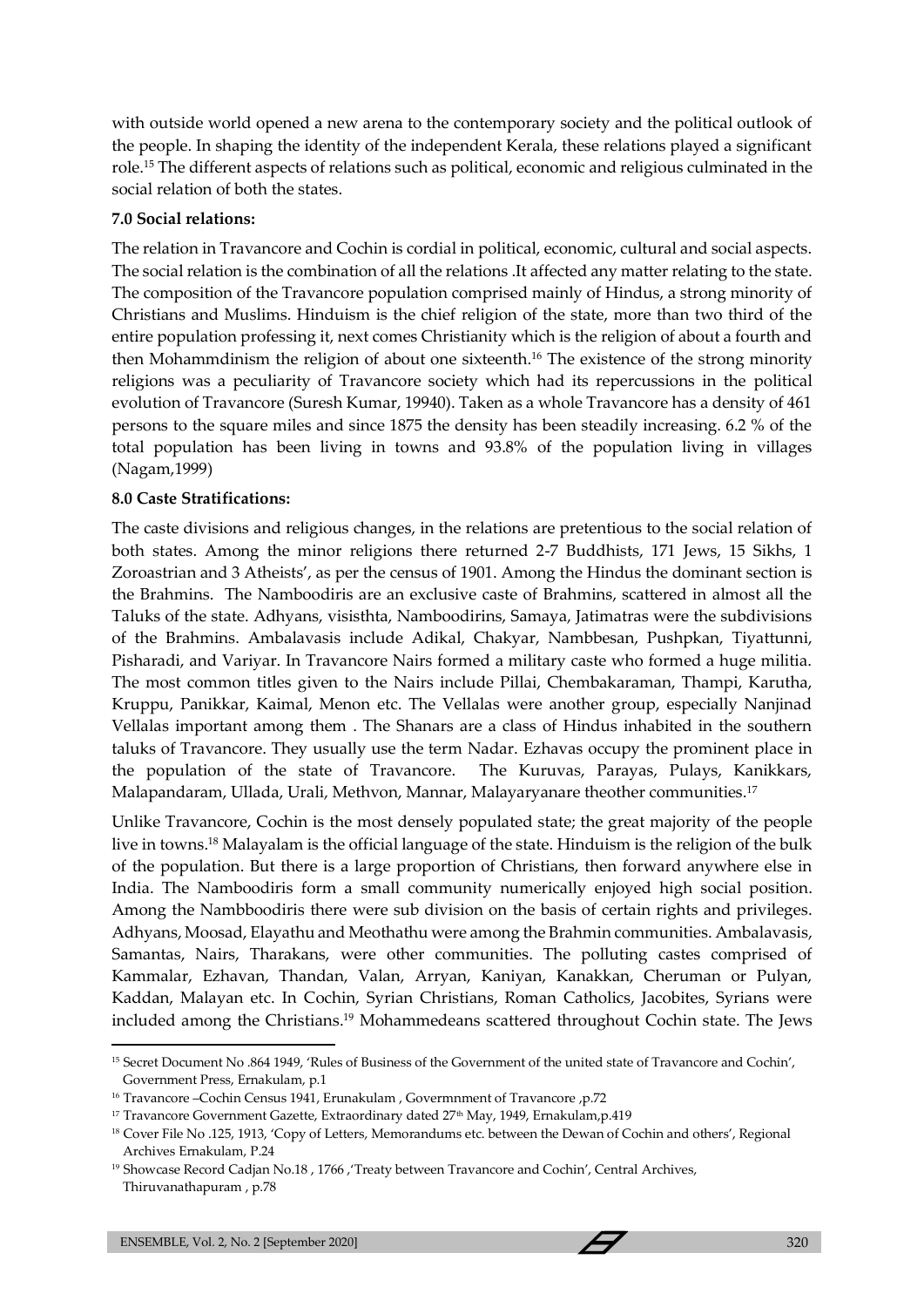also had their settlement at Mattancheri. There are some small sects or castes intervening, but broadly speaking, the Nairs rank after the Nambootirisin Malabar, and they occupy the same position in the native States of Cochin and Travancore (Fawcett. 1915).

In numerical strength in both the states the Hindus were the majority. Comparing with the Christians of Travancore, Cochin had the majority of Christians. The ruling class of Travancore belongs to Kshatriya community while the Cochin ruling fairly belongs to Brahmin – Namboodiri class.

In Travancore the feudal elements were comparatively weaker when compared with Cochin. Big landlordism was absent in Travancore. MarthandaVarma's rigorous polices crushed the feudal elements in Travancore. But in Cochin this target was attainted only with the ascendancy of Saktan Thampuran around 1800.

#### **9.0 Social Evils and Divisions:**

Since the Brahmins were religious heads of the Hindu religion, their influence was too high. The lower caste people were denied social freedom, Justice and equality. Untouchability, unapproachability and unseeability existed in Travancore. Slavery in Travancore arose as a result of the crystallization of castes and the growth of various disabilities. As outcastes, they were not permitted to worship the higher order of Hindu deities. The wells belonging to the caste Hindus were forbidden to them and they were not allowed to approach the Brahmins within a specified distance. They were also denied the right to education.

In Cochin also the maters remained the same. The feudal elements were much stronger.When speaking or to a Namboodiri or a Raja, Ambalavasis, and Nairs and other inferior castes have to use the terms of respect, which are as numerous as they were unique (Achutha, 1950)

As far as Travancore Namboodiris were concerned, they were landholders owning a great extent of *Jenmam*. <sup>20</sup> The ceremonies and customs followed by this section are entirely different from others. Since the Brahmins were religious heads of the Hindu religion, their influence was too high. The lower caste people were suppressed by the higher caste. The unjustifiable taboos and beliefs existed in Travancore (Samuel, 2013). Slavery in Travancore arose as a result of the crystallization of castes and the growth of various social disabilities. As outcastes, they were not permitted to worship the higher order of Hindu deities (Ayer, 1963). The wells belonging to the caste Hindus were forbidden to them and they were not allowed to approach the Brahmins within a specified distance. They were also denied the right to education ( Retnamma,, 2005).

With the advent of Europeans ushered a new epoch in the history of both Travancore and Cochin. The Christian missionaries and their conversion movement provided an impetus to build up a strong movement within the community for gaining their long denied rights and freedom. Efforts were made by the British to improve the oppressed sections socially. As a result, the Shanar revolt and other similar agitations are success in Travancore.<sup>21</sup>

The national movements for renaissance in India were mainly led by the intellectuals belonging to savarna caste ( Gopalakrishanan. 1984). From the very beginning the renaissance in Travancore was a movement to reform the lowest strata of society and this imparted a qualitatively new character. Caste organizations were formed like Sree Narayana Dharma Paripalanam (SNDP), Nair Service Society (NSS) and Sadhu Jana ParipalanaYogam ( Warrier, 2008).These caste organizations played an important role in bringing about social change in Travancore. Among these organizations there were organizations of the oppressed and untouchables. The great saint

<sup>&</sup>lt;sup>20</sup> The Property has on which have only priority of interest, without paying any tax on it.

<sup>21</sup> Letter No. R.O.C 752, 1935, 'Dewan of Cochin to British Residents dated 28-3-1915'Regional Archives Ernakulam, p.1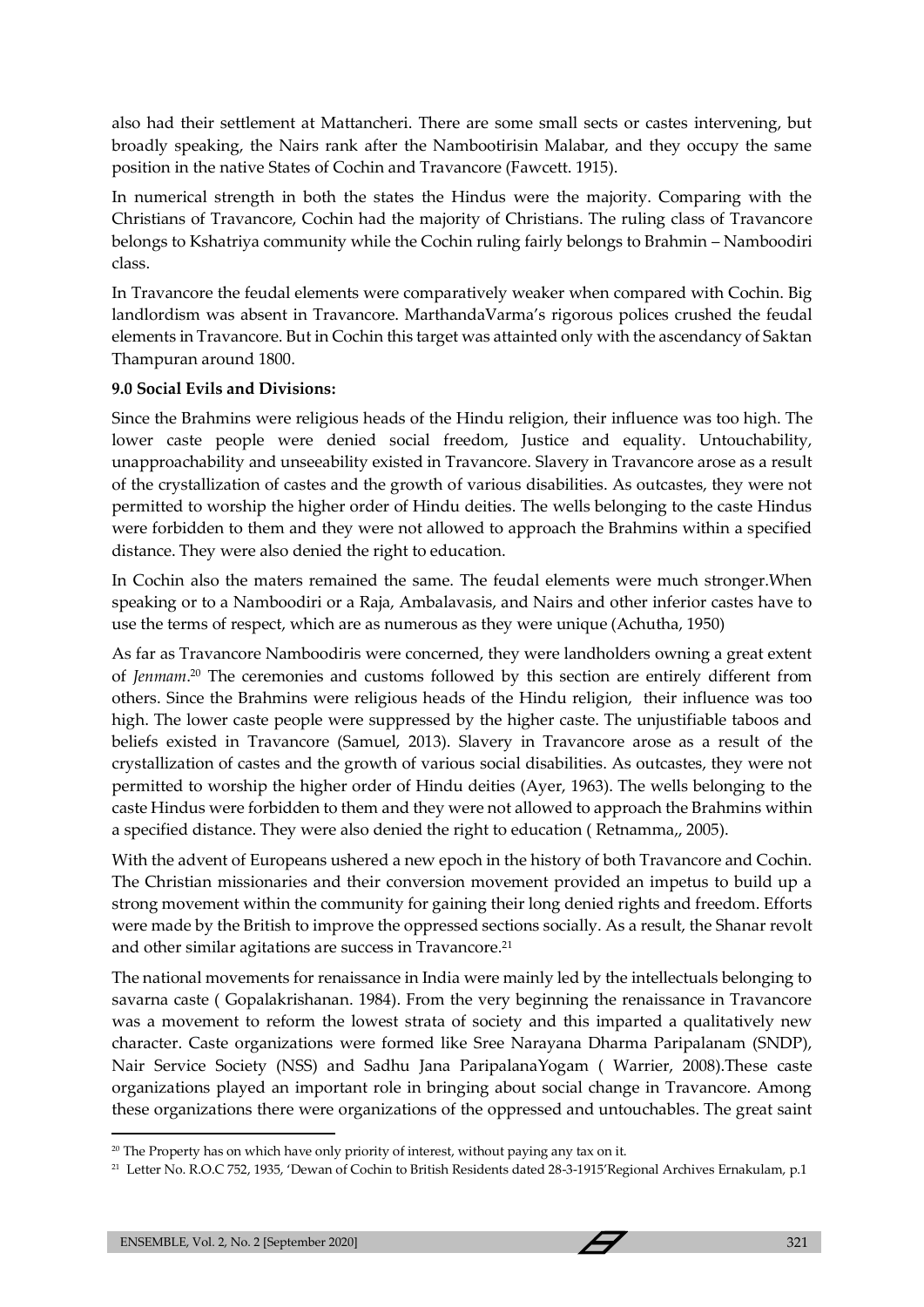luminary Sree Narayana Guru had given a great orientation to fight against the caste evils existed here. The social reform movement didn't remain inactive within the boundary of states. It expanded the social relation of each State.

## **10.0 Social Reformation:**

The social revolution was started and racially carried forward by the Ezhavas by getting inspiration from Sree Narayana Guru. (Sreedhar, 1939) . The efforts of Sahordaran Ayyappan, V.T Bhattaritipad, Thycad Ayya Guru, Mannathu Padmanabhan, Ayyankali, Vaikundaswamikal, Chattambiswamikal etc culminated in their formation of Travancore society. The social stirring influenced the people outside the Hindu religion (Menon, 1987). Vaikkom Abdual Khadar Maulavi contributed a lot to religious and social upliftment of Muslim community. Swadeshabhimani K Ramakrishana Pillai, the editor of Swadeshabhimani wiped up the passions of the Travancore for responsible government.

The social stirrings that evolved in Travancore had their repercussions in Cochin also. For example, Ayyankali, Pandit K.P. Kaurppan contributed to social re- generation by reforming the mukkuva community in and around Ernakulam. In his dramatic work Balakalesam, he vehemently advocated the eradication of untouchability and pollution (Vasanthan,2005)

In addition to Pandit K.P. Karuppan, Brahmanda Sivayogi and Chavara Kurirakose struggled for eradicating the social inequalities. They were aware of the civic rights to which the citizens were eligible (Somarajan, 1999). It led them to be aware of the necessity of political power for the eradication of changes effected in the society.

Awakening from the age-old sleeping with newly gained self- confidence, the depressed communities were ready for asserting their civic rights (Velayudhan **,** 2012). The struggles of the newly - released social forces get assimilated with the national movement and a sense of fraternity was generated. The temple entry movements of Suchindram Satyagraha, Kalpatti Struggle, Vaikkom Satyagraha, Guruvayur Satyagraha, Kuttankulam Struggle and Paliam Struggle made the younger elements in every caste organizations to realize that modernization of their caste and their society in general was integrally related to the political freedom of the country. The social formation and social reformation happened in the prior period and its reflections of the social relations greatly influenced the Integration.

# **11.0 Conclusion:**

The native States of Travancore and Cochin maintained diplomatic relations with each other. They underwent a long process of historical development. Commercial contact was one of the main factors responsible for the development of diplomacy. As these territories together forms a single entity and the location of ports in the coastal area, facilitated transportations of goods freely in between the States. In the religious point of view, as both the states were traditional Hindu ruling communities, the idea of religious tolerance they practiced led to the assimilation of various cultures and shaping the Kerala Society we see today. The transformation of the world system order definitely had its influence on these native states also. The relation of Travancore, especially Social relations, and modern attitude of these states were copied by other states of India. It led to the ups and downs of the relations of these states occasionally.